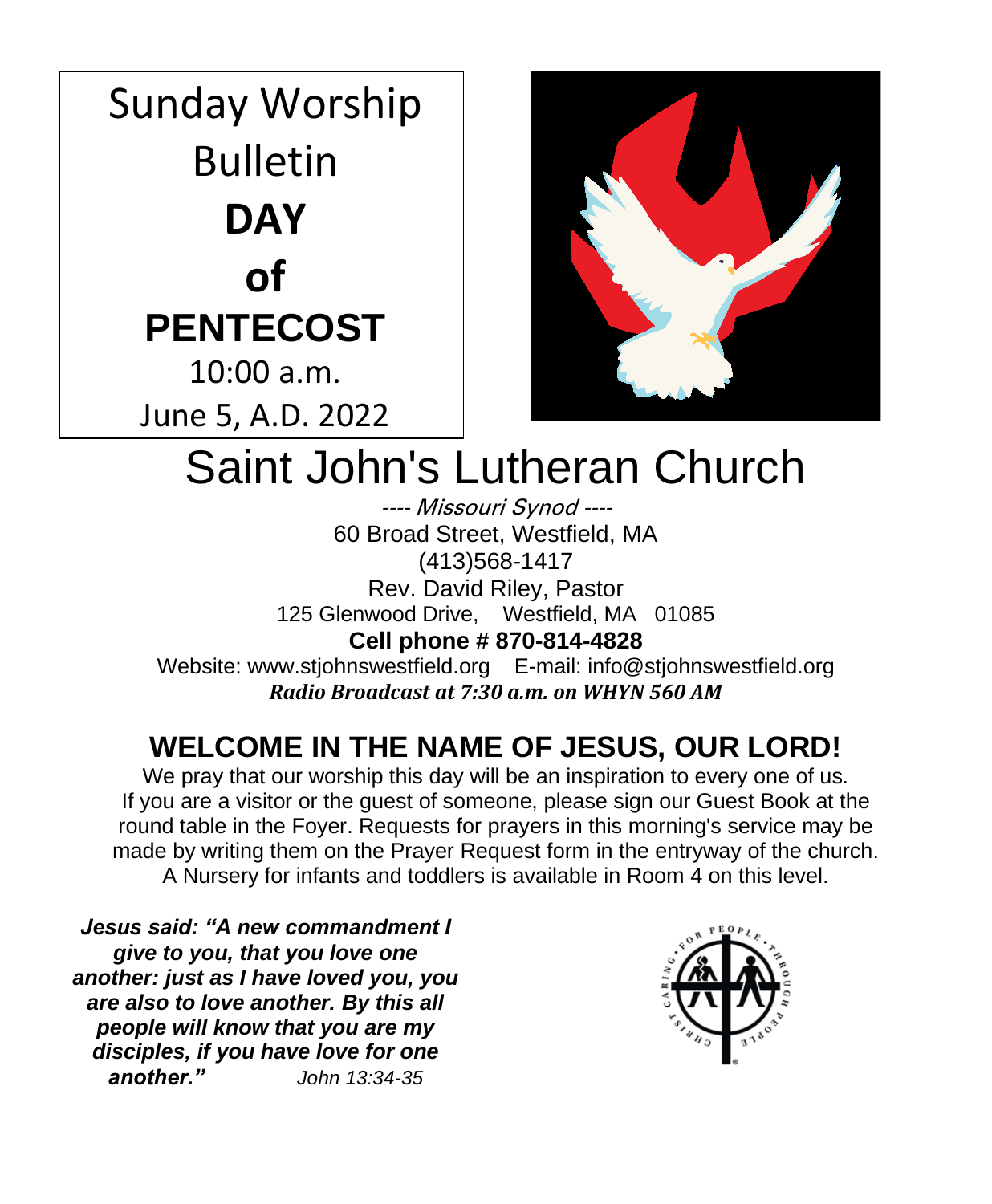**AS WE GATHER:** Earth, water, wind, and fire—the primordial elements of creation—provide a finite structure for our access to the infinite God descending for us through Word and Sacrament. From dust of earth our bodies have been created, and to dust we shall return. Nevertheless we are the bearers of God's presence in the world. In the waters of Holy Baptism we are washed and sealed as divine sons and daughters. The breath of God hovering over the waters at creation hovers also over baptismal waters, where new life in Christ begins. That Jesus would baptize with the Holy Spirit and with fire was foretold by John the Baptist. This fire is the consuming love of God, a crucible through which the dross of sin and death is removed and the gold of faith and life is refined. Come, Holy Spirit!

OPENING HYMN NO. **497**: *"Come, Holy Ghost, God and Lord"*

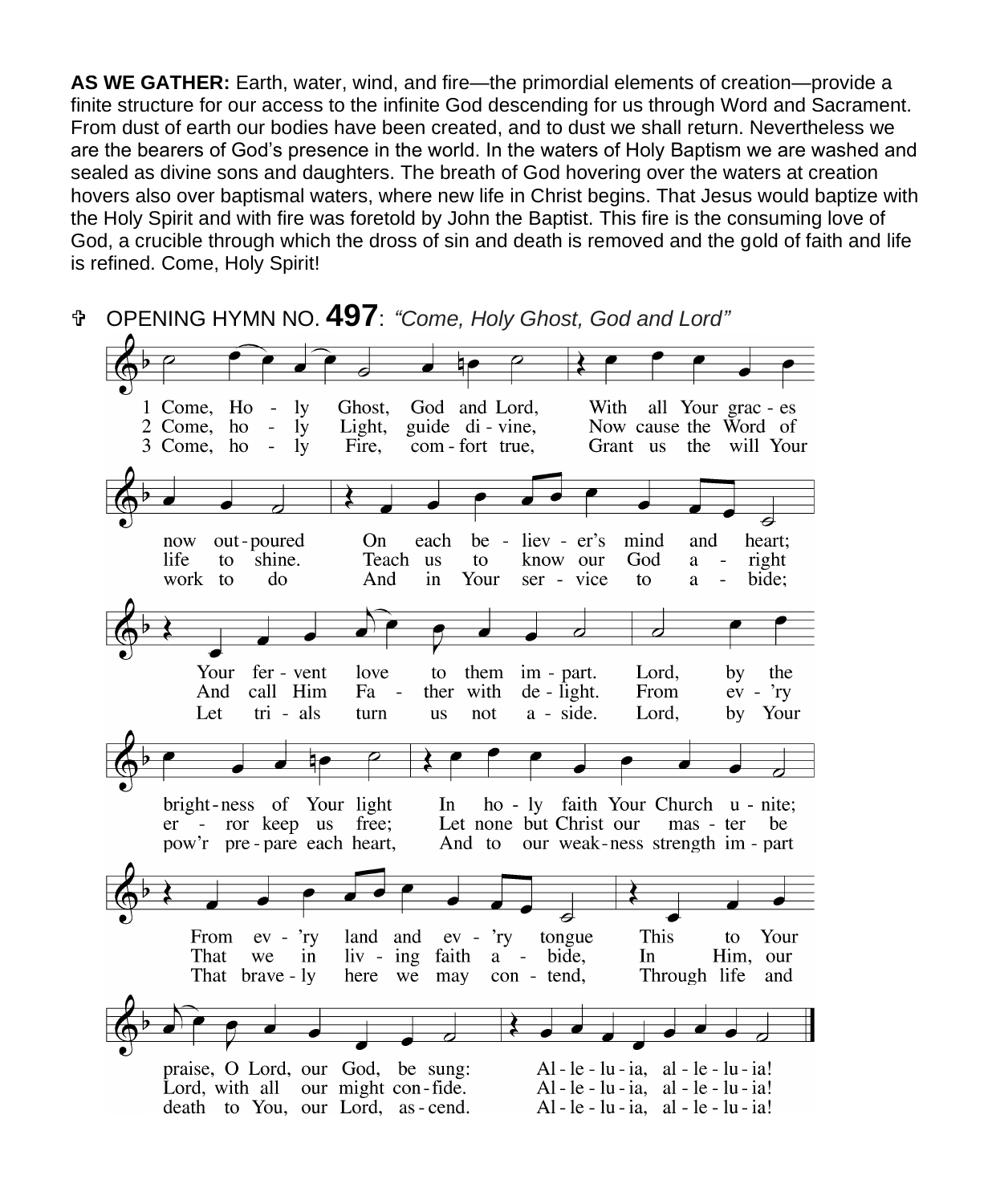- INVOCATION, CONFESSION and ABSOLUTION
- P In the name of the Father and of the Son and of the Holy Spirit.
- **C: Amen.**
- P: Beloved in the Lord! Let us draw near with a true heart and confess our sins unto God our Father, beseeching Him in the name of our Lord Jesus Christ to grant us forgiveness. Our help is in the name of the Lord,
- **C: who made heaven and earth.**
- P: I said, I will confess my transgressions unto the Lord,
- **C: and You forgave the iniquity of my sin.**
- P: O almighty God, merciful Father,
- **C: I, a poor, miserable sinner, confess unto You all my sins and iniquities with which I have ever offended You and justly deserved Your temporal and eternal punishment. But I am heartily sorry for them and sincerely repent of them, and I pray You of Your boundless mercy and for the sake of the holy, innocent, bitter sufferings and death of Your beloved Son, Jesus Christ, to be gracious and merciful to me, a poor, sinful being.**
- P: Upon this your confession, I, by virtue of my office, as a called and ordained servant of the Word, announce the grace of God unto all of you, and in the stead and by the command of my Lord Jesus Christ I forgive you all your sins in the name of the Father and of the Son and of the Holy Spirit.
- **C: Amen.**
- ⊕ SALUTATION and COLLECT
- P: The Lord be with you.
- **C: And also with you.**
- P: Let us pray. O God, on this day You once taught the hearts of Your faithful people by sending them the light of Your Holy Spirit. Grant us in our day by the same Spirit to have a right understanding in all things and evermore to rejoice in His holy consolation; through Jesus Christ, Your Son, our Lord, who lives and reigns with You and the Holy Spirit, one God, now and forever.
- **C: Amen.**

## *(Be Seated)*

OLD TESTAMENT READING*:* Genesis 11:1–9

*(The tower of Babel: one language confused and many people scattered)* Now the whole earth had one language and the same words. And as people migrated from the east, they found a plain in the land of Shinar and settled there. And they said to one another, "Come, let us make bricks, and burn them thoroughly." And they had brick for stone, and bitumen for mortar. Then they said, "Come, let us build ourselves a city and a tower with its top in the heavens, and let us make a name for ourselves, lest we be dispersed over the face of the whole earth." And the LORD came down to see the city and the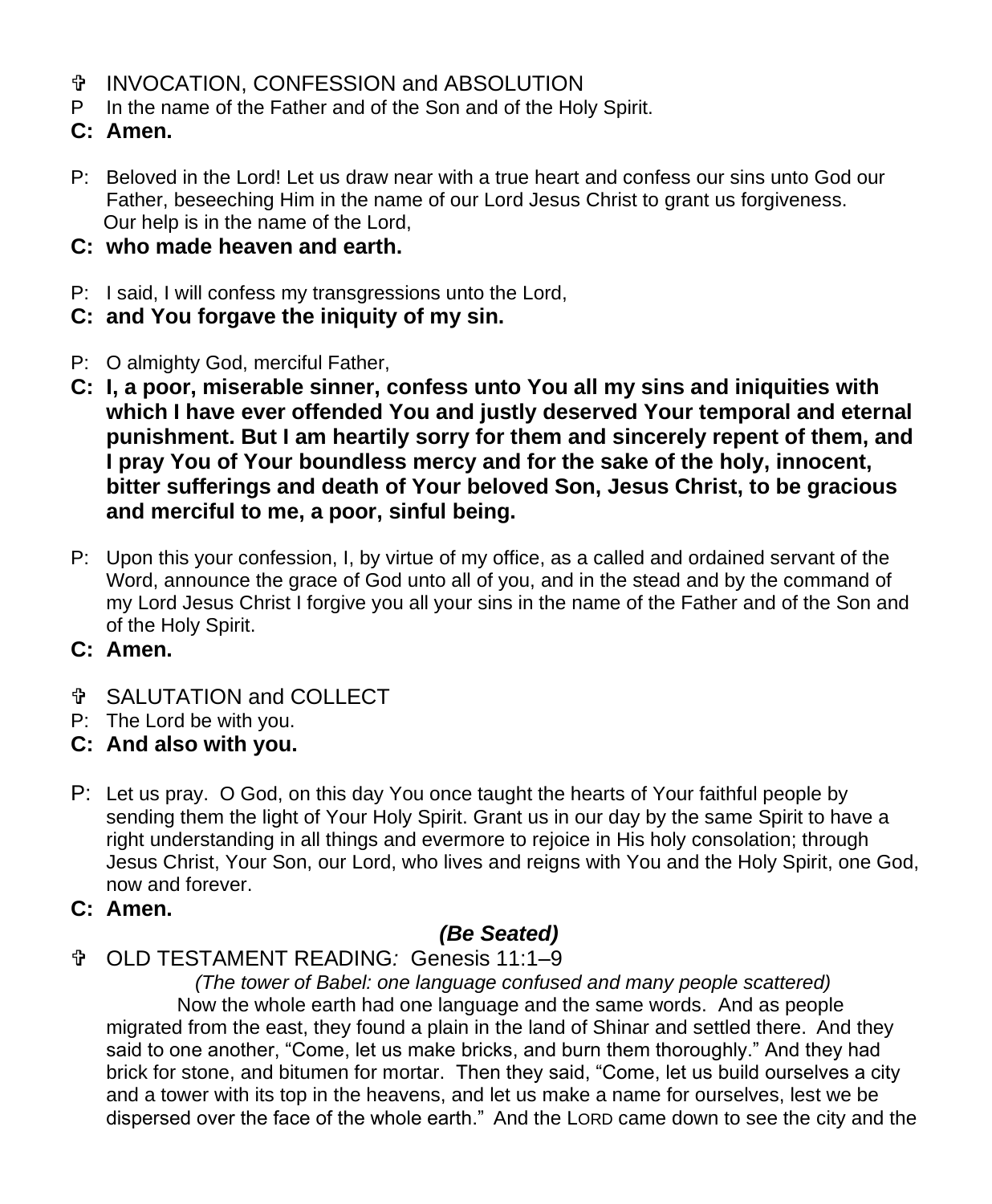tower, which the children of man had built. And the LORD said, "Behold, they are one people, and they have all one language, and this is only the beginning of what they will do. And nothing that they propose to do will now be impossible for them. Come, let us go down and there confuse their language, so that they may not understand one another's speech." So the LORD dispersed them from there over the face of all the earth, and they left off building the city. Therefore, its name was called Babel, because there the LORD confused the language of all the earth. And from there the LORD dispersed them over the face of all the earth.

R: This is the Word of the Lord.

#### **C: Thanks be to God.**

#### SECOND READING: Acts 2:1–21

*(The Holy Spirit fills Jesus' gathered followers, energizing them to tell of God's mighty works.)* When the day of Pentecost arrived, they were all together in one place. And suddenly there came from heaven a sound like a mighty rushing wind, and it filled the entire house where they were sitting. And divided tongues as of fire appeared to them and rested on each one of them. And they were all filled with the Holy Spirit and began to speak in other tongues as the Spirit gave them utterance.

Now there were dwelling in Jerusalem Jews, devout men from every nation under heaven. And at this sound the multitude came together, and they were bewildered, because each one was hearing them speak in his own language. And they were amazed and astonished, saying, "Are not all these who are speaking Galileans? And how is it that we hear, each of us in his own native language? Parthians and Medes and Elamites and residents of Mesopotamia, Judea and Cappadocia, Pontus and Asia, Phrygia and Pamphylia, Egypt and the parts of Libya belonging to Cyrene, and visitors from Rome, both Jews and proselytes, Cretans and Arabians—we hear them telling in our own tongues the mighty works of God." And all were amazed and perplexed, saying to one another, "What does this mean?" But others mocking said, "They are filled with new wine."

But Peter, standing with the eleven, lifted up his voice and addressed them: "Men of Judea and all who dwell in Jerusalem, let this be known to you, and give ear to my words. For these people are not drunk, as you suppose, since it is only the third hour of the day. But this is what was uttered through the prophet Joel:

"'And in the last days it shall be, God declares, that I will pour out my Spirit on all flesh, and your sons and your daughters shall prophesy, and your young men shall see visions, and your old men shall dream dreams; even on my male servants and female servants in those days I will pour out my Spirit, and they shall prophesy. And I will show wonders in the heavens above and signs on the earth below, blood, and fire, and vapor of smoke; the sun shall be turned to darkness and the moon to blood, before the day of the Lord comes, the great and magnificent day.

And it shall come to pass that everyone who calls upon the name of the Lord shall be saved.'

- R: This is the Word of the Lord.
- **C: Thanks be to God.**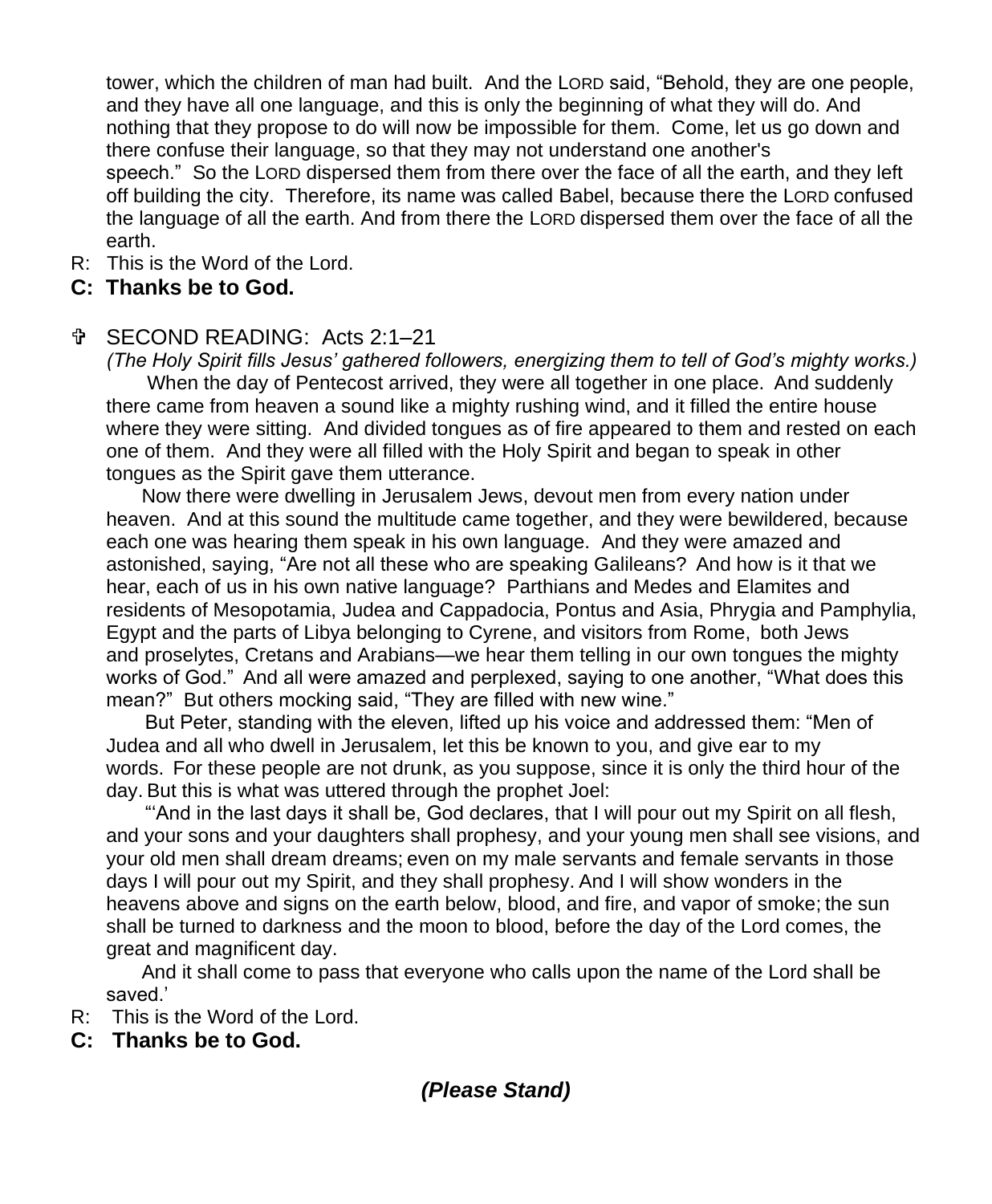HOLY GOSPEL: John 14:23–31

 *(Jesus promises that the Father will send the Holy Spirit as the Counselor.)*

P: The Holy Gospel according to St. John, the fourteenth chapter.

## **C: Glory to You, O Lord.**

Jesus answered him, "If anyone loves me, he will keep my word, and my Father will love him, and we will come to him and make our home with him. Whoever does not love me does not keep my words. And the word that you hear is not mine but the Father's who sent me.

"These things I have spoken to you while I am still with you. But the Helper, the Holy Spirit, whom the Father will send in my name, he will teach you all things and bring to your remembrance all that I have said to you. Peace I leave with you; my peace I give to you. Not as the world gives do I give to you. Let not your hearts be troubled, neither let them be afraid. You heard me say to you, 'I am going away, and I will come to you.' If you loved me, you would have rejoiced, because I am going to the Father, for the Father is greater than I. And now I have told you before it takes place, so that when it does take place you may believe. I will no longer talk much with you, for the ruler of this world is coming. He has no claim on me, but I do as the Father has commanded me, so that the world may know that I love the Father. Rise, let us go from here.

P: This is the Gospel of the Lord.

## **C: Praise to You, O Christ.**

## STATEMENT of FAITH: Nicene Creed

**I believe in one God, the Father Almighty, maker of heaven and earth and of all things visible and invisible.**

 **And in one Lord Jesus Christ, the only begotten Son of God, begotten of His Father before all worlds, God of God, Light of Light, very God of very God, Begotten, not made, being of one substance with the Father, by whom all things were made; who for us men and for our salvation came down from heaven and was incarnate by the Holy Spirit of the virgin Mary and was made man; and was crucified also for us under Pontius Pilate. He suffered and was buried. And the third day He rose again according to the Scriptures and ascended into heaven and sits at the right hand of the Father. And He will come again with glory to judge both the living and the dead whose kingdom will have no end.**

 **I believe in the Holy Spirit, the Lord and giver of life, who proceeds from the Father and the Son, who with the Father and the Son together is worshiped and glorified, who spoke by the prophets. And I believe in one holy Christian and apostolic Church, I acknowledge one Baptism for the remission of sins, and I look for the resurrection of the dead and the life of the world to come. Amen.**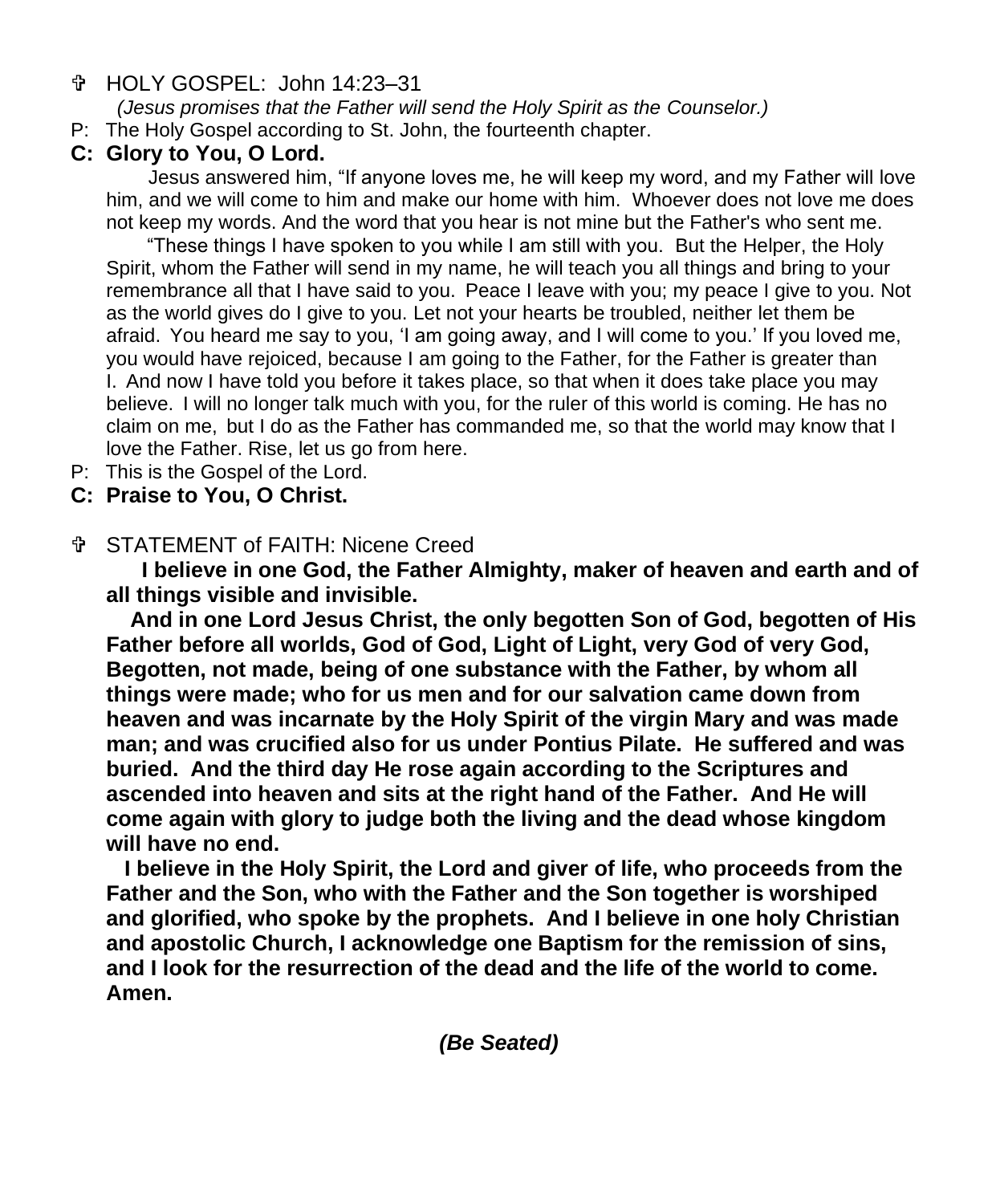

ิษิ SERMON

#### *(Please Stand)*

- PRAYER of the CHURCH
- P: Gracious Lord, Your Spirit fills the world and gladdens Your Church with the remembrance of all Christ Jesus has spoken. Comfort us with divine peace, and do not let our hearts be troubled or afraid. Lord, in Your mercy,
- **C: hear our prayer.**
- P: Heavenly Father, as You once chose apostles to proclaim the resurrection, so open the mouths of Your pastors and people to declare His praises to all who will hear. Lord, in Your mercy,
- **C: hear our prayer.**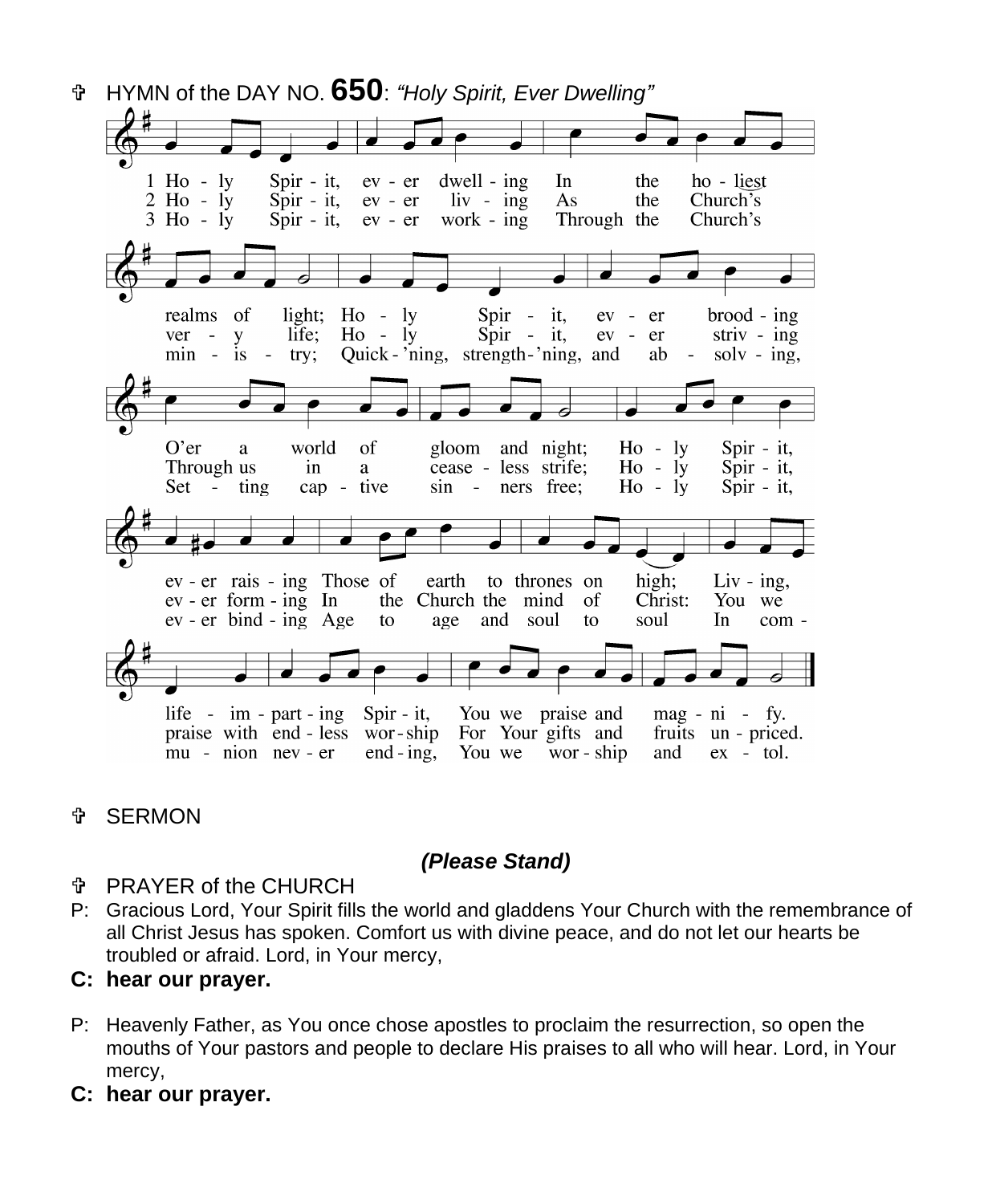P: Lord God, sustain those who are mocked for believing and confessing the truth of Your Word, that they may remain faithful to You. Lord, in Your mercy,

#### **C: hear our prayer.**

P: Father of our Lord Jesus Christ, You have poured out Your Spirit upon us, that we might believe Your truth and raise our sons and daughters in it. Bless all parents, that they may faithfully catechize their children in Your Word. Lord, in Your mercy,

#### **C: hear our prayer.**

P: Lord of might, preserve Your people from their enemies, bring peace to the nations and prosper the cause of life. Bless our leaders, especially our president, governor, Congress, legislature, and all judges and magistrates. Give them a relentless pursuit of just laws for the common good of all, with a heart of mercy for the weak and vulnerable. Lord, in Your mercy,

#### **C: hear our prayer.**

P: Lord of compassion, forget not the sick and the suffering. Grant them healing according to Your will. Give them confidence that You know their need and will well supply them with all that they need to endure to the day of Your coming, when all affliction will end and You will grant the perfect consummation to us and to all who have loved Your appearing. Lord, in Your mercy,

#### **C: hear our prayer.**

P: Lord of grace, Your Son has come among us and given us the privilege of a place at His table. Prepare us to receive His body and blood with repentance and faith, for our good and for the flowering in our lives of Your holiness and righteousness. Nourish and feed us, that in this Holy Communion we may be strengthened for Your service. Lord, in Your mercy,

#### **C: hear our prayer.**

P: Almighty Father, with Your Son, Jesus Christ, send Your Holy Spirit into our hearts through Your Word to rule and govern us according to Your will, comfort us in every temptation and misfortune, and defend us against every error, that we may continue steadfast in the faith, increase in love and good works, and — trusting firmly in Your grace for us by His death obtain eternal salvation; through the same Jesus Christ, Your Son, our Lord, who lives and reigns with You and the Holy Spirit, one God, now and forever.

#### **C: Amen.**

# *Service of the Sacrament*

- P: The Lord be with you.
- **C: And also with you.**
- P: Lift up your hearts.
- **C: We lift them to the Lord.**
- P: Let us give thanks to the Lord our God.
- **C: It is right to give Him thanks and praise.**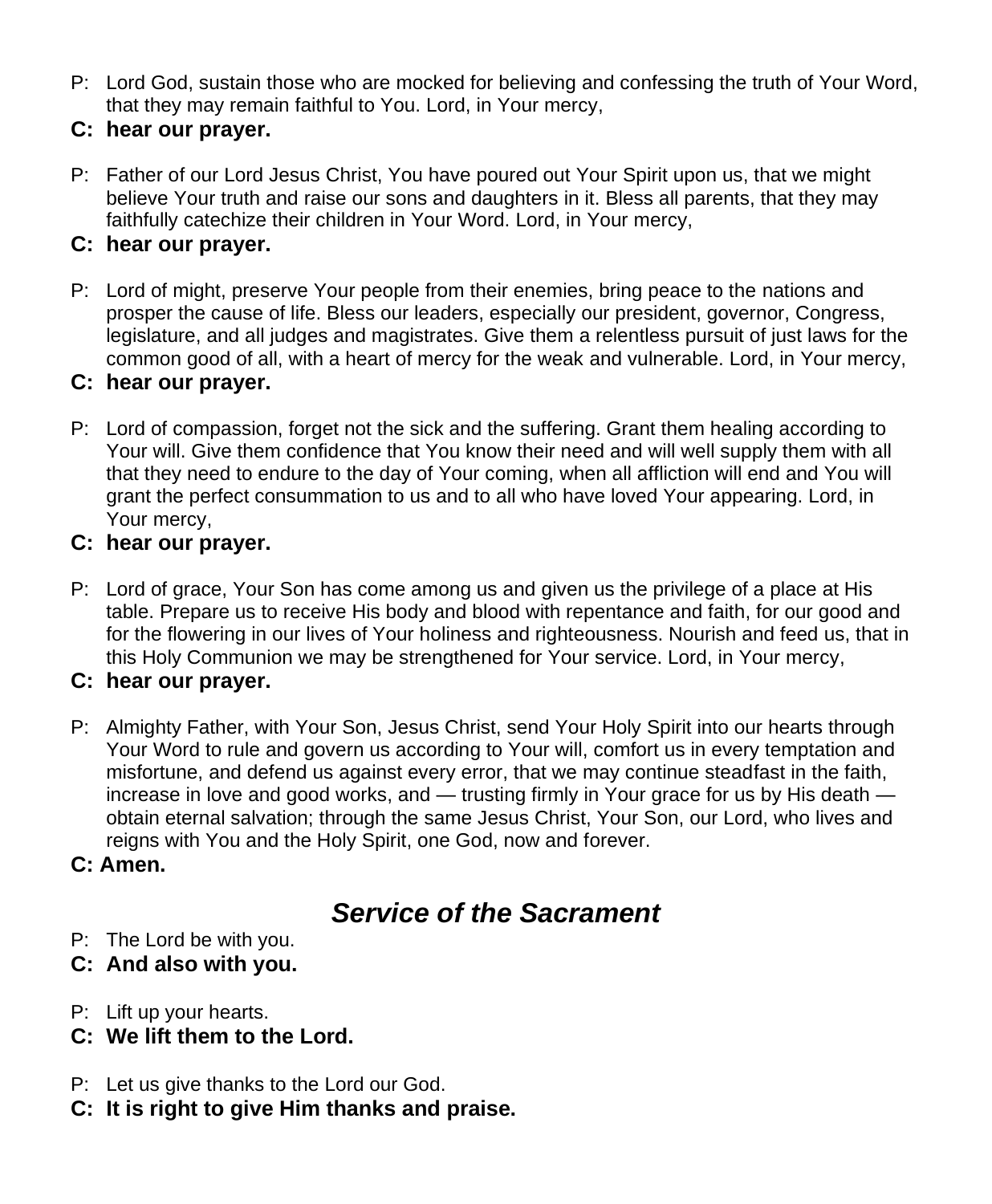P: It is truly meet, right, and salutary that we should at all times and in all places give thanks to You, holy Lord, almighty Father, everlasting God, through Jesus Christ, our Lord, who ascended above the heavens and, sitting at Your right hand, poured out on this day the promised Holy Spirit on His chosen disciples. For all this the whole earth rejoices with exceeding joy. Therefore, with angels and archangels and with all the company of heaven we laud and magnify Your glorious name, evermore praising You and singing:



P: O Lord Jesus Christ, only Son of the Father, in giving us Your body and blood to eat and to drink, You lead us to remember and confess Your holy cross and passion, Your blessed death, Your rest in the tomb, Your resurrection from the dead, Your ascension into heaven, and Your coming for the final judgment. So, remember us in Your kingdom and teach us to pray:

**Our Father who art in heaven, hallowed be Thy name, Thy kingdom come, Thy will be done on earth as it is in heaven; give us this day our daily bread; and forgive us our trespasses as we forgive those who trespass against us; and lead us not into temptation, but deliver us from evil. For Thine is the kingdom and the power and the glory forever and ever. Amen.**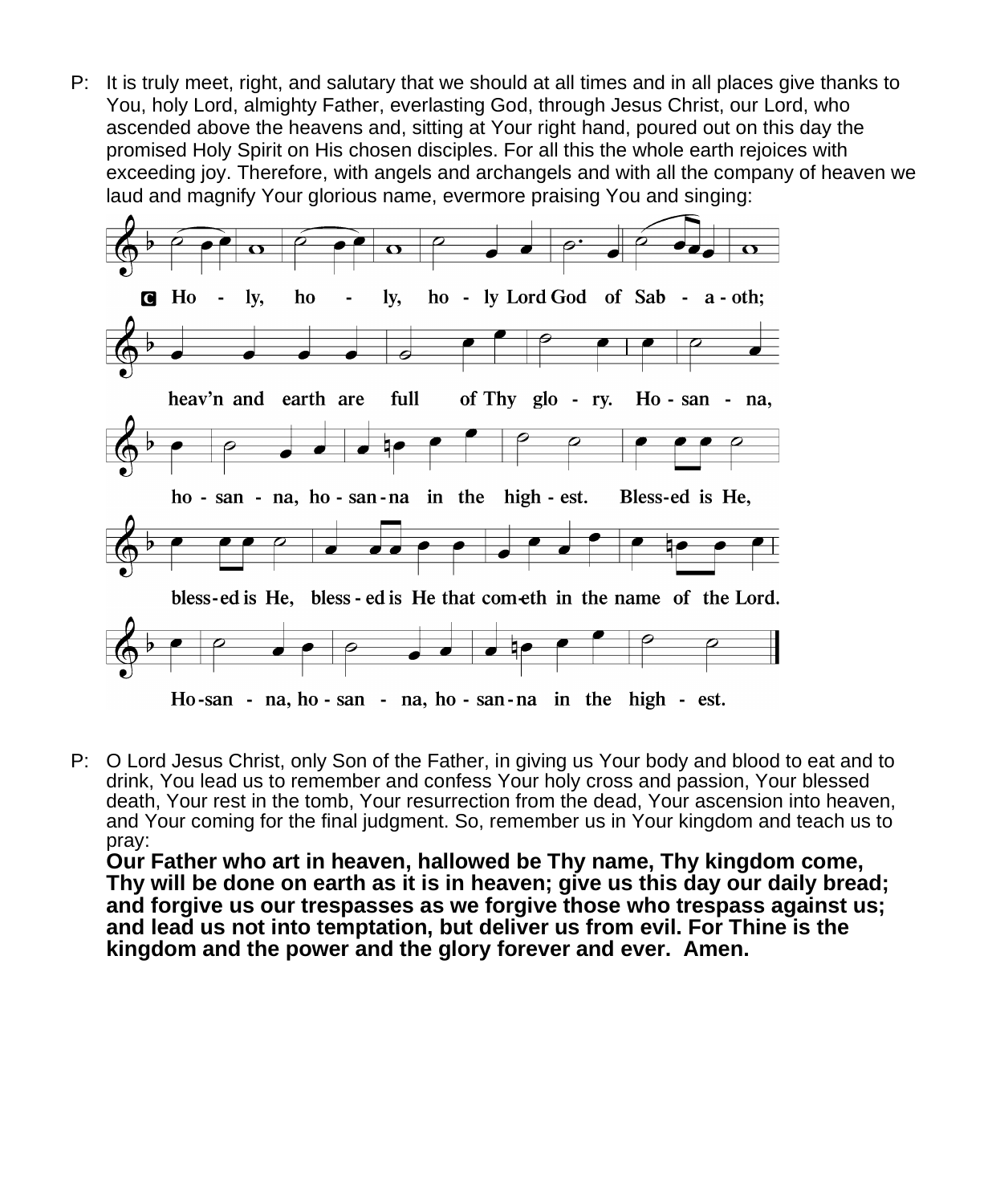# \$ WORDS of INSTITUTION<br>P: Our Lord Jesus Christ, or

Our Lord Jesus Christ, on the night when He was betrayed, took bread, and when He had given thanks, He broke it and gave it to the disciples and said: "Take, eat; this is My + body, which is given for you. This do in remembrance of Me."

In the same way also, He took the cup after supper, and when He had given thanks, He gave it to them, saying: "Drink of it, all of you; this cup is the New Testament in My + blood, which is shed for you for the forgiveness of sins. This do, as often as you drink it, in remembrance of Me."

- PAX DOMINI
- P: The peace of the Lord be with you always.



*(Be Seated)*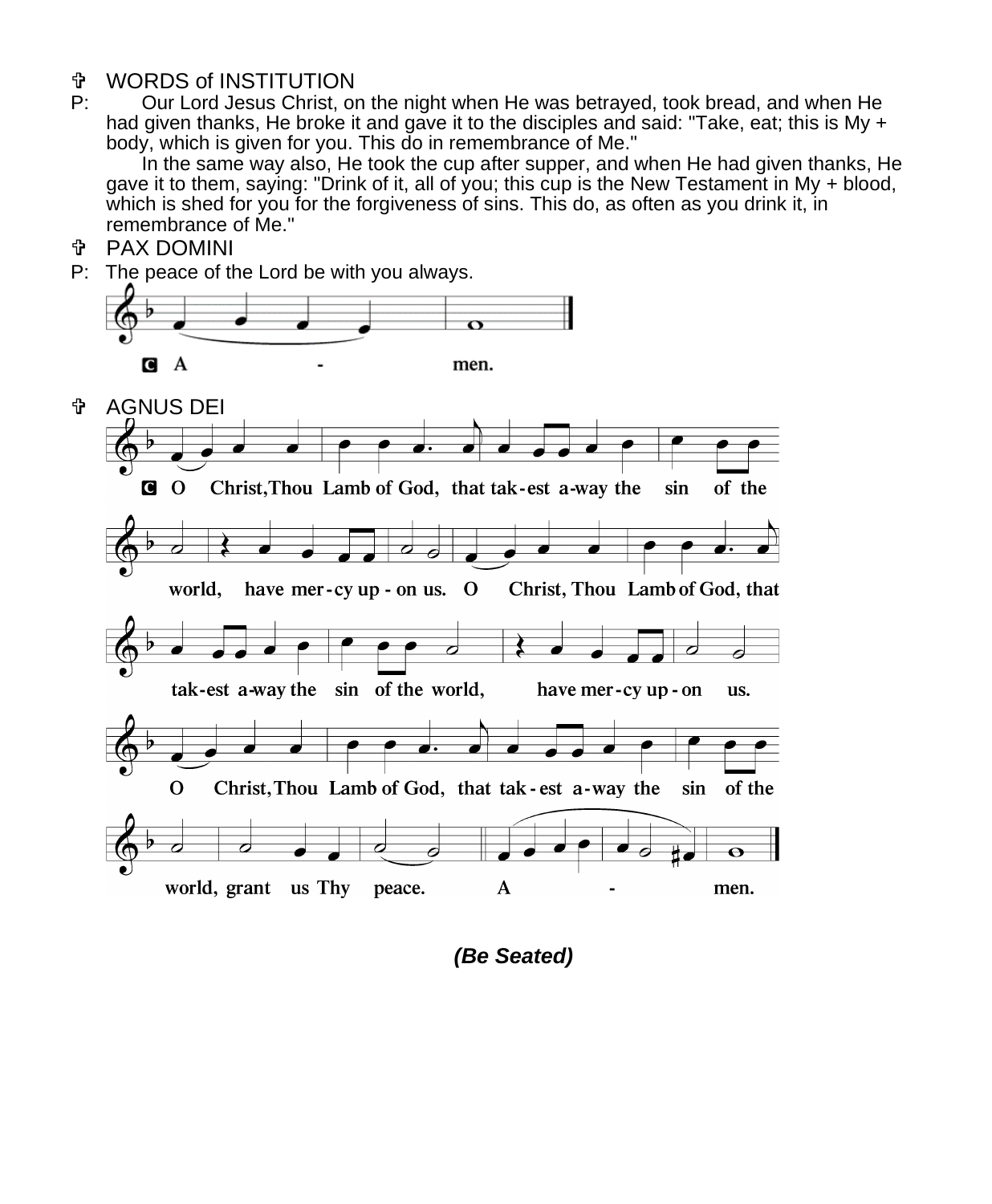DISTRIBUTION HYMN No. **617**: *"O Lord, We Praise Thee"*

 $1\Omega$ Lord, we praise Thee, bless Thee, and a - dore Thee, 2 Thy  $ho - ly$ - to death was bod y in  $giv - en$ , 3 May God be - stow His grace and fa - vor on **us** In thanks -  $giv - ing$ fore Thee. Thou with Thy bow be Life to win for us in heav en. No great - er fol - low Christ our ior live to -That we Sav And Thy blood didst nour - ish weak souls that  $bod - y$ and Our love than this to Thee could bind us; May this feast there geth - er here in love and  $u - ni$ Nor de - spise this  $\overline{\bullet}$ flour  $$ ish:  $\mathbf{O}$ Lord, have mer they may cy! of re - mind us! O Lord, have mer cy! blest Com - mu nion!  $\mathbf{O}$ Lord, have mer  $cy!$ Thy  $bod - y$ , Lord, of That May born  $Mar - y$ , our Lord, con-strain Thee Thy kind - ness did  ${\bf SO}$ That Thy Thy good Spir - it for - sake Let not us; Grant that sor - rows did car - ry, And Thy sins blood for us plead and blood should bless and sus - tain me. All our debt Thou hast paid; heav'n-ly - mind-ed He make us; Give Thy Church, Lord, to see O Lord, have mer In tri - al, fear, and need: cy! all Peace with God once more is made: O Lord, have mer cy! Days of peace and  $u - ni - ty$ : O Lord, have mer cy!

**(Please Stand)**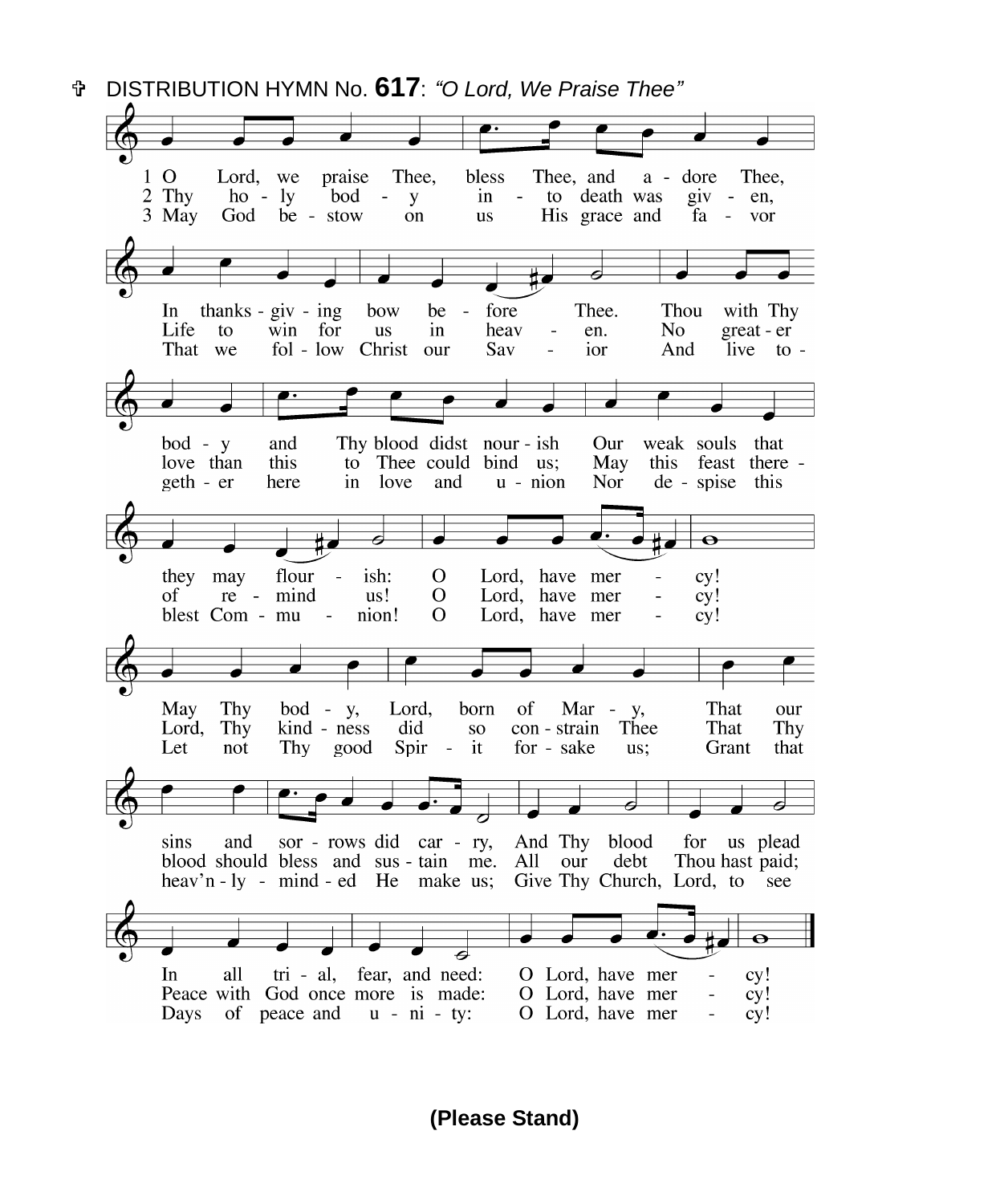- *⊕* THE BLESSING
- P: The body and blood of our Lord Jesus Christ strengthen and preserve you in body and soul to life everlasting.
- **C: Amen.**



- THANKSGIVING
- P: O give thanks unto the Lord, for He is good,
- **C: and His mercy endureth forever.**